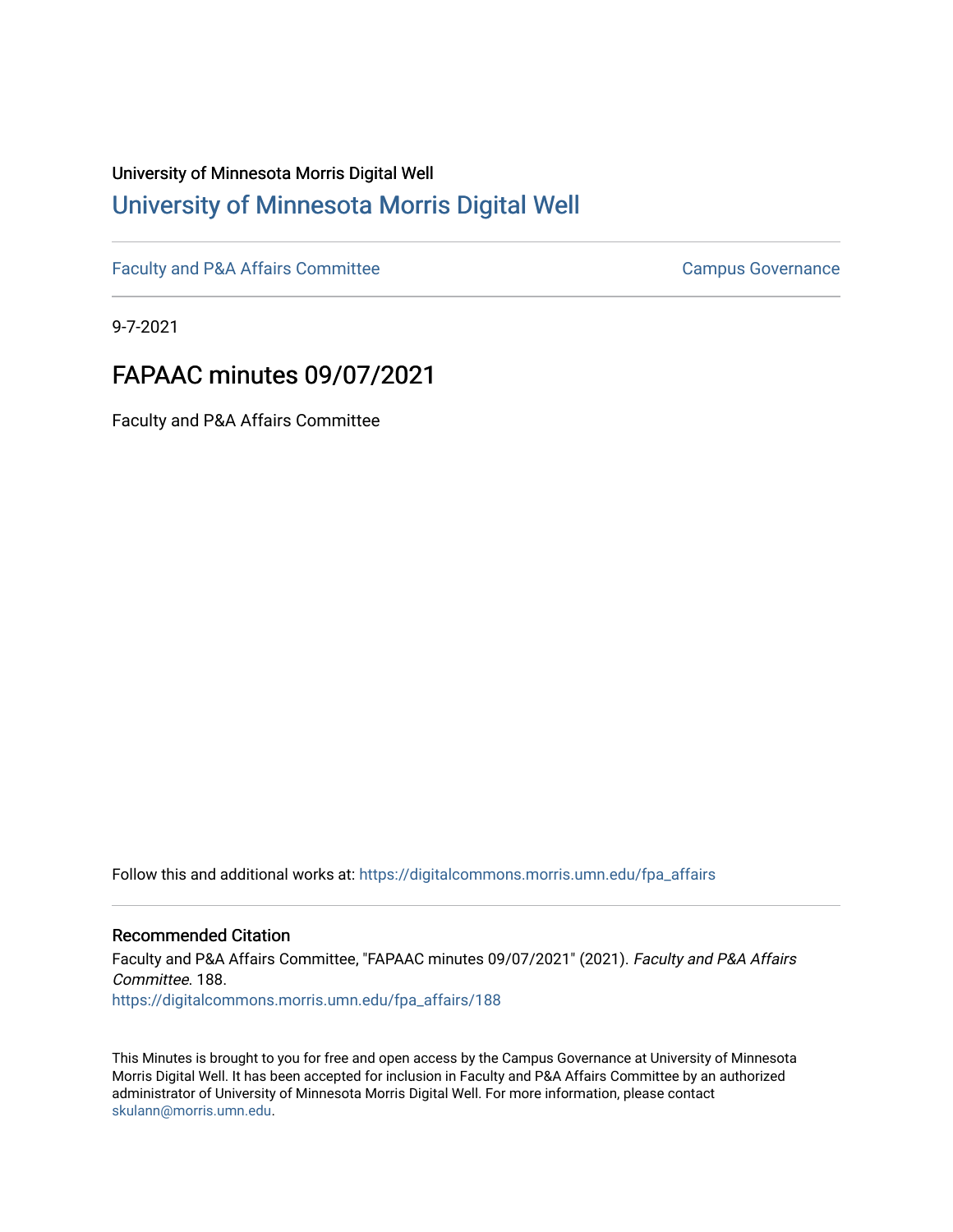## **Faculty and P&A Affairs Committee [\(FACPAAC\)](https://committees.morris.umn.edu/faculty-and-pa-affairs-committee)[Faculty](https://drive.google.com/drive/folders/0AMS1KlPy6WiOUk9PVA?ogsrc=32) and P&A Shared**

**[Drive](https://drive.google.com/drive/folders/0AMS1KlPy6WiOUk9PVA?ogsrc=32) Email**: **[umm-fpa-affairs@morris.umn.edu](mailto:umm-fpa-affairs@morris.umn.edu)**

## **MINUTES**

# **September 7, 2021 Meeting 11:40 AM-12:40 PM**

## **Approved Sept 21 2021**

Present: Ray Bowman, Emily Bruce, Brad Deane, Elena Machkasova

### **I. Preliminaries**

A. Introductions and personnel: Members introduced themselves and briefly discussed the possibility of seeking new members. Elena will discuss this with Membership.

- B. Committee Charge: Read by Elena.
- C. Modality: Members agreed to continue meeting via Zoom for the foreseeable future.

D. Minutes for 5/4/21 meeting were approved by the two members present.

#### **II. Faculty Professional Development Day**

A. A meeting of the FPD subcommittee is scheduled for Sept. 16. Elena will present a summary of this meeting at the  $9/21/21$  FacPAAC meeting

B. Requests for further information: Members were interested in pursuing a few questions:

- Can we identify patterns or design some template that will reduce unnecessarily repetitive work for FacPAAC in the future?
- What degree of overlapping terms on the FPDD subcommittee will allow for continuity and the preservation of institutional knowledge? (FacPAAC leaned towards suggesting two continuing members.)
- Can we track participation in Development Day participation from year to year? Perhaps an inquiry into the longue durée of this event will provide insight into its continuing value. Emily will look into finding figures from the annals of the committee that previously organized the event.